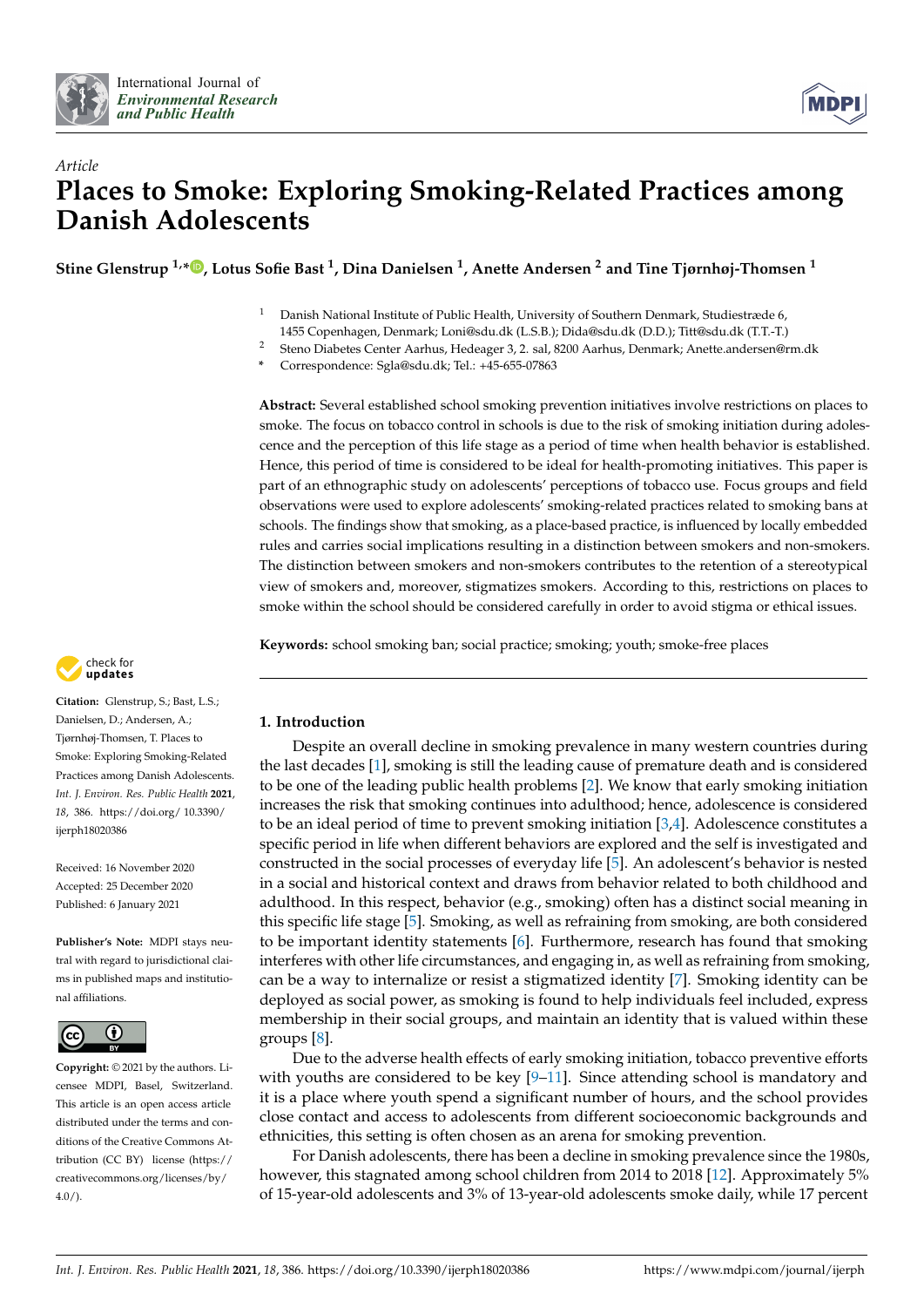of 15-year-old adolescents and around 5 percent of 13-year-old adolescents smoke at least monthly [\[12\]](#page-9-10). As compared with other countries, Denmark has a high smoking prevalence among youth [\[13\]](#page-10-0).

In the World Health Organization (WHO) treaty Framework Convention on Tobacco Control (FCTC), smoke-free policies are recommended as protection from exposure to tobacco [\[14\]](#page-10-1). Numerous tobacco control initiatives have been established in school settings [\[9](#page-9-8)[,15–](#page-10-2)[17\]](#page-10-3), several of which comprise smoke-free school policies, either as an independent initiative or in combination with other elements [\[9,](#page-9-8)[17,](#page-10-3)[18\]](#page-10-4).

It has been suggested that smoking policies at schools have the possibility of decreasing adolescents' smoking; however, the effects of these policies are inconsistent [\[15\]](#page-10-2). For example, a study drawing on data from six European countries found no association between smoking policies at the school and adolescents' daily smoking [\[19\]](#page-10-5). On the contrary, other studies have found that smoking bans, if enforced, decreased smoking prevalence among adolescents [\[20](#page-10-6)[–22\]](#page-10-7). Various effects of school smoking bans are addressed in a realist review [\[18\]](#page-10-4). Here, mechanisms that influenced the effectiveness of the school smoking bans were identified. The results suggested that school smoking bans could reduce pressure to conform to peers' smoking behavior, and hence reduced the prevalence of smoking. However, a consequence of school smoking bans could be that adolescents find alternative places to smoke, which was suggested to decrease, neutralize, or even reverse the effect of the smoking ban [\[18\]](#page-10-4). Another paper reported that school smoking policies decreased smoking on the school grounds but increased the likelihood of students smoking at places other than the school premises [\[22\]](#page-10-7). Furthermore, studies have argued that some adolescents approached smoking as a means to rebel against school smoking rules [\[23](#page-10-8)[,24\]](#page-10-9). The rebellion against school rules can further divide adolescents into groups of smokers and non-smokers [\[25\]](#page-10-10). A recent paper concluded that shared smoking patterns such as reflecting norms and motives for smoking may decrease the effect of school anti-tobacco policies [\[25\]](#page-10-10).

Despite the large number of initiatives comprising smoke-free policies in schools, only a few have actually examined in depth how adolescents perceived and approached such school-based initiatives [\[25](#page-10-10)[,26\]](#page-10-11). As in many other studies about youth risk behavior, none of the identified studies incorporated sociological theories [\[27\]](#page-10-12). In this paper, we explore how adolescents make sense of such initiatives and, moreover, what possible implications such policies might have by drawing from sociological perspectives. By exploring adolescents' smoking practices, we seek to understand how smoking-specific places influence smoker/non-smoker dynamics by addressing the meaning of smoking and smoking-specific places. In particular, in this paper, we focus on smoking as a place-based practice and we refer to the social local context of smoking as well as the physical places where smoking is practiced.

# **2. Theoretical Framework**

Scholars increasingly argue that more comprehensive knowledge about the social responses to tobacco control policies is vital for understanding smoking behavior and eventually reducing the prevalence of smoking [\[28](#page-10-13)[,29\]](#page-10-14). To unfold smoking as a social practice, we apply different theoretical concepts.

We deploy a notion of identity work, as identity work happens through engagement in behavior and actions. Adolescence is defined and constituted in relation to the surrounding and distinct life periods (i.e., child and adulthood). Thus, adolescence is characterized by specific behaviors and ways of acting, all of which influence an adolescence's selfunderstanding and sense of identity [\[5](#page-9-4)[,30\]](#page-10-15). In [\[30\]](#page-10-15), Best argued that identity is performed and gives meaning through actions and interactions with others. Thus, identity materializes in youth, in part, by using symbols (e.g., smoking). These symbols can function as boundaries, which define and reinforce social groups [\[30\]](#page-10-15). However, as identity (hence, behavior) is given meaning in the interaction with others, the symbolic value of behavior differs according to the specific social context in which adolescents are situated [\[30\]](#page-10-15).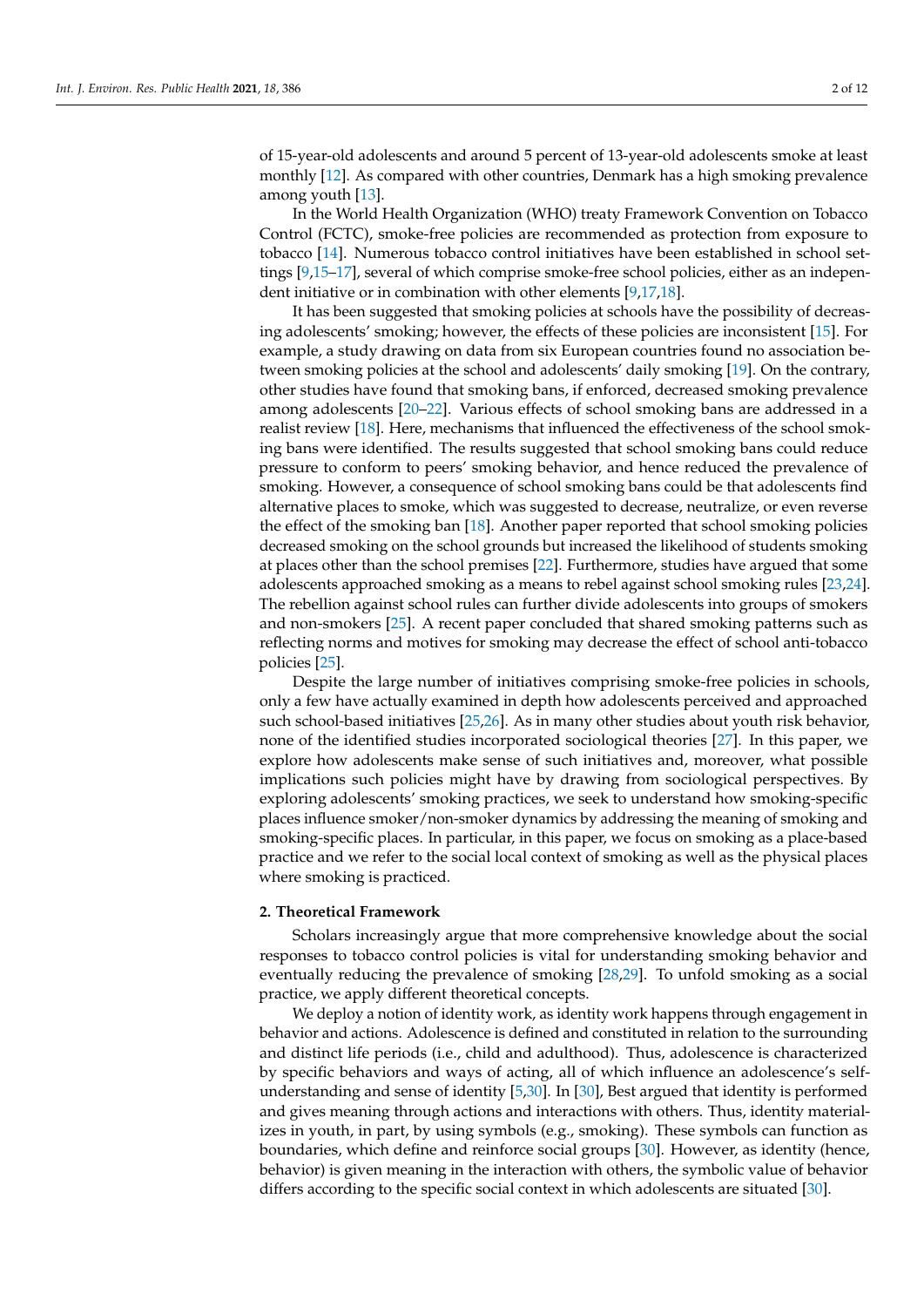To explore the influence of social context on the possible differential meaning of smoking among adolescents, we also draw from Frohlich and colleagues' notion of collective lifestyles [\[31\]](#page-10-16). The concept of collective lifestyles was developed to be an expression of the relationship between structures and practices, especially the dialectic relationship between agency (individual action, sense of identity) and structure (rules and resources) [\[31\]](#page-10-16). A special focus was how people interacted with rules and resources available [\[31\]](#page-10-16). Structure and practices, thus, reproduce behavior and values, i.e., "collective lifestyles are thus an expression of a shared way of relating and acting in a given environment" [\[31\]](#page-10-16) (p. 791). We used collective lifestyles to investigate the existing local smoking norms, social structure, and agency as determining the social practice of smoking. To fully understand adolescents' smoking as a place-based practice, we further drew from Setha Low and her theoretical reflection on place and space [\[32\]](#page-10-17); and deployed an understanding of place as embodied and socially constructed. The social meaning of place is created by the relationship between the users of the place(s), the circumstances in which they are nested, and the physical construct of the place [\[32\]](#page-10-17). Therefore, smoking-specific places are embedded with social meaning, which is produced and reproduced by (non) users. Moreover, the physical form of these places can be interpreted symbolically and transferred to the users of the place [\[32\]](#page-10-17), meaning that the places where adolescents smoke have symbolic meanings in regard to how smoking is perceived and experienced. We use the concept of translocality to understand the process of moving from one place (e.g., non-smoking place) to another place (e.g., smoking place) as this is perceived to influence identity, creating connectedness and symbolic representation [\[33\]](#page-10-18). This provides an analytical perspective on how smokingspecific places contribute to creating different understandings of people, social bonds, and meanings.

## **3. Materials and Methods**

The study context for this paper is the Danish school-based intervention "X:IT". It consists of the following three main components: smoke-free school time (i.e., smoking is not permitted throughout the entire school day), smoke-free curriculum, and parental involvement including smoke-free agreements and chats. The X:IT intervention targets adolescents in grades 7 to 9 (13–15-year-old adolescents). In this paper, we focused on the smoke-free school time. Details about the intervention are published elsewhere [\[34\]](#page-10-19).

For this paper, a qualitative ethnographic approach was used. The empirical data were comprised of fieldnotes from ethnographic fieldwork carried out in the fall of 2018 and focus group interviews with adolescents as part of the X:IT study II, conducted at the National Institute of Public Health, University of Southern Denmark. The study evaluated the smoking prevention intervention X:IT, designed and implemented by the National Cancer Society, and this paper is a contribution to the evaluation.

# *3.1. The Empirical Context*

The empirical data were collected from eighth grade students at two Danish schools. Due to the socially unequal distribution of smoking [\[35\]](#page-10-20), the schools were selected based on the school's own assessment of parental educational level. This information was used as a proxy for the socioeconomic position of the adolescents at the two schools. The study focused on eighth graders (14–15-year-old students), as this is the age when many adolescents try to smoke for the first time [\[12\]](#page-9-10).

School A had 373 pupils and one class with grade eight students ( $N = 20$ ). It was located in a small town, and the students at the school came from nearby towns. Information gathered, during ethnographic fieldwork, revealed that one student was a daily smoker, but smoking was a normal behavior at social gatherings in their leisure time. School B had 460 students and two classes with grade eight students ( $N = 34$ ). The school was located in a town in which the majority of the children were living. It was observed that none of the students in grade eight smoked, however, other students at the school smoked at places outside the school premises. Although one of the intervention components was aimed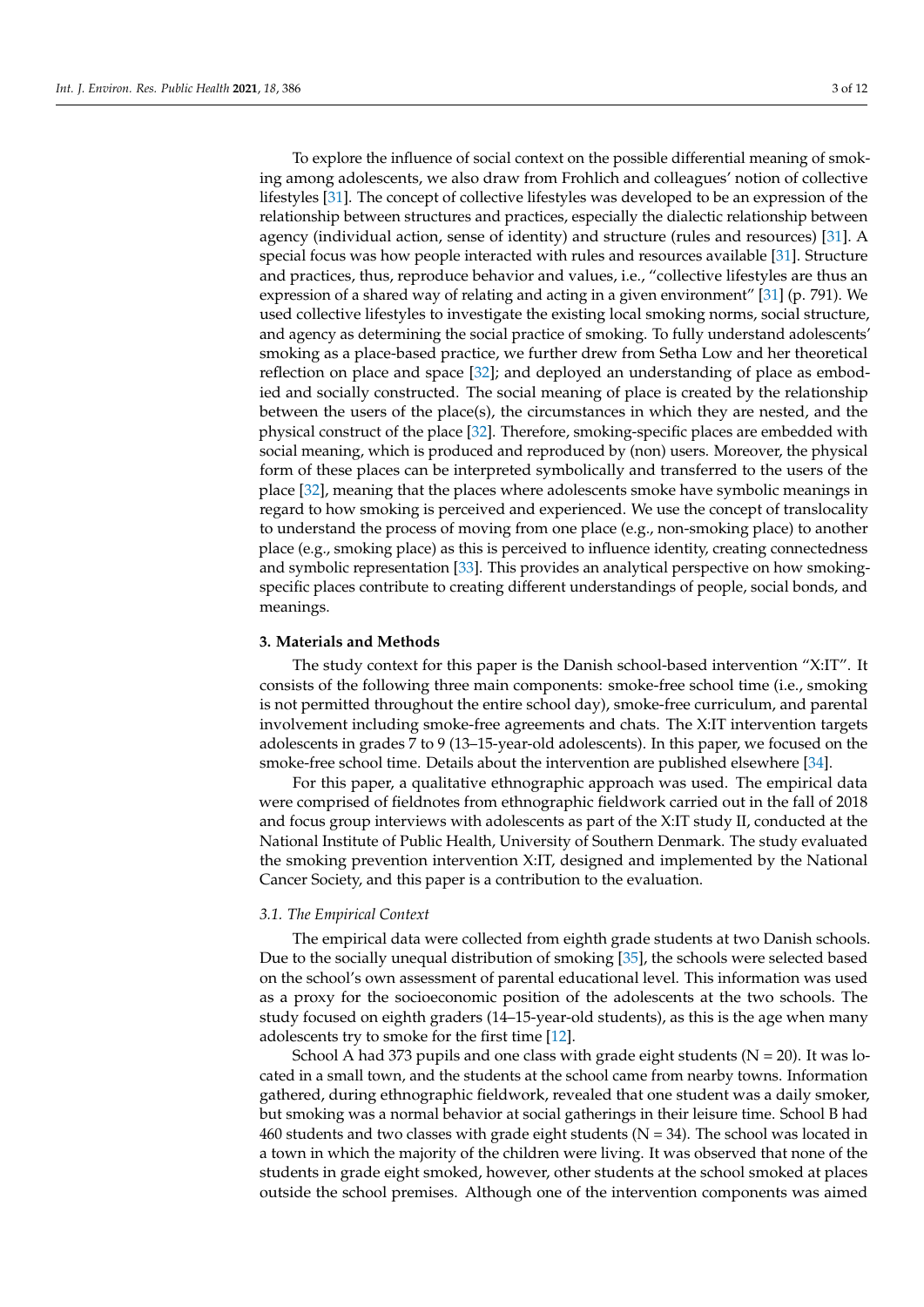at promoting smoke-free school time, both schools practiced smoke-free school premises, which means that students were prohibited from smoking within but not outside the school premises. Thus, smoking during school breaks was allowed.

Before conducting the fieldwork, parents, teachers, and students were informed about the presence of the researcher, and the parents were given the opportunity to withdraw their children from the study beforehand.

In Denmark, at the time of the ethnographic study, enforcement of smoke-free school premises was a requirement according to Danish legislation [\[36\]](#page-10-21).

## 3.1.1. Participant Observation

Participant observation was chosen as a method to gain information about the adolescents' (non)smoking practices as well as the social and physical context for their social interactions. The aim was to experience, and thus create an understanding of the world from the view of the students and to create trustworthy relationships [\[37\]](#page-10-22). Participant observation took place during classes, breaks, school trips, and some after-school activities. At each school, the students in grade eight were followed over three weeks for 4 to 5 days a week. Field notes were generated for the 28 days of observation and resulted in 120 pages of notes.

#### 3.1.2. Focus Groups

Focus groups were conducted in connection with the observations, since they provided insight into social enactments and the co-creation of meanings and values in context [\[38\]](#page-10-23). All grade eight adolescents who were present during the observations were invited to participate in the focus group interviews. Only a few did not want to participate, and a few were not present on the days the interviews were conducted. The number of focus group participants ranged from 4 to 7. In total, 43 adolescents participated in the eight focus groups (four at each school). The composition of the focus groups took into account the social dynamics observed during the fieldwork [\[38\]](#page-10-23), that is, adolescents who sought each other's company or partook in similar behaviors such as smoking were assigned to the same focus groups. Due to the linking of smoking and stigmatization [\[39\]](#page-10-24), and hence the possible sensitivity of the theme [\[40\]](#page-10-25), prior to the interviews, a guide was conducted, informed by the notion of collective lifestyles, covering themes such as attitudes towards smoking among adolescents and an appreciation of the X:IT intervention. During the focus groups, the adolescents were asked to comment on important events observed during the participant observations. The eight focus groups were transcribed verbatim.

# *3.2. Data Analysis*

In this study, we used a combination of data-driven and theory-driven analysis [\[41\]](#page-10-26). The interviews and field notes were read thoroughly by the main author several times. Initial open coding involved categorizing and sorting the data into themes using frequently appearing codes. A prominent theme in the material was the replacement of smoking as a reaction to the smoking bans at the schools. The analysis was further informed by the "collective lifestyles" framework, for example, in the development of the interview and observation guide. For instance, the observation guide consisted of questions concerning where, when, and with whom smoking was practiced. This also fostered a focus on places where the adolescents smoked and on the social meaning of these places. Subsequently, the material was reviewed with a focus on differences within and between schools. The analysis of the empirical data was inspired by the concept of collaborative analysis. Hence, to strengthen the analytical findings, the empirical data were discussed with coauthors as well as researchers from different scientific fields and backgrounds [\[42,](#page-10-27)[43\]](#page-11-0).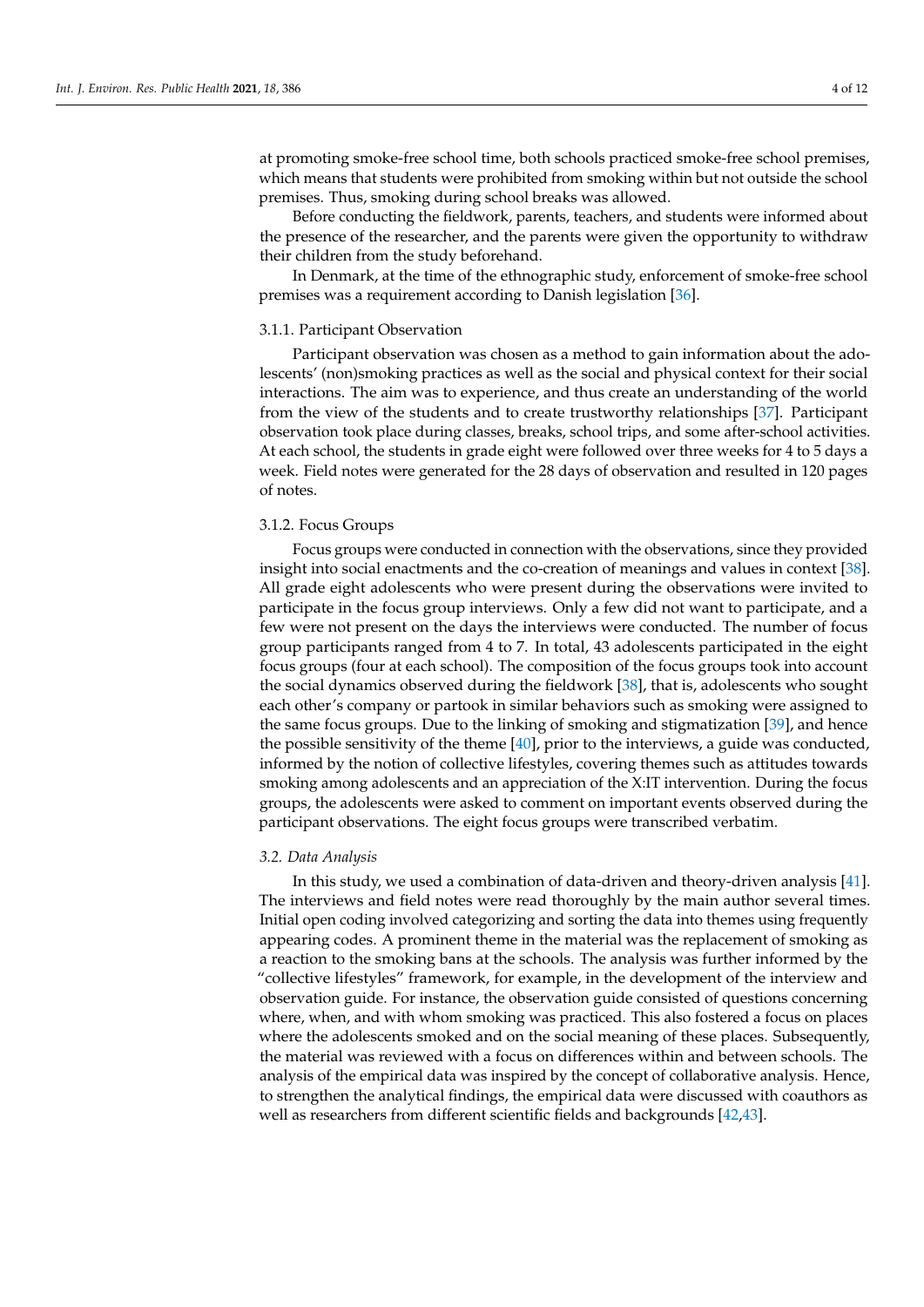# **4. Results**

## *4.1. Smoking Practices: (Re)Placing Smoking*

Smoking-specific practices taking place outside the school premises existed at both schools. How these distinct places constituted smoking practices is illustrated with School A as a case:

After a few days, I became aware of a behavioral pattern among two students. Every day, Simon and Carlo would leave during break time at 11:15. However, Carlo is absent a lot, and on days when he is not at school, Simon leaves on his own or invites one of the other students from the class to join him. On this particular day, Simon and Kristian leave together. I follow them out of class into the hallway, "Simon and Kristian, may I join you?" Simon looks at me, "Yes, sure you can." Simon and Kristian start to walk, and I follow them. We walk to the school parking lot. "Where are you going?" I ask. Simon turns to me, "we are heading for the bushes", he says and gestures with his head towards the end of the parking lot. The parking lot is next to fields, but there is a thicket at the boundary. We go into the bushes so that we can't be seen from outside. Simon takes a pack of cigarettes from his fanny pack and lights one. Empty cigarette packs are strewn around at the ground, indicating that we are not the first to come here for a smoke. A group of boys from a different grade comes into the bushes. They stand in a short distance from us and all light a cigarette. (Field note extract, School A)

As the example of the thicket illustrates, smoking was often done discretely, i.e., a hidden-away behavior, practiced at distinct places. The thicket was a place constructed by freely growing bushes and trees out of sight from controlling authorities (i.e., school staff). According to Low [\[32\]](#page-10-17), the wild and freely growing nature, which constitutes the thicket, can be interpreted as a symbol for the use, as well as the users, of the place. The thicket represents a place where rules (i.e., school smoking ban) do not apply, which becomes congruent with the practice of smoking, as well as smokers, i.e., people acting freely contrary to acting in control. Moreover, as the thicket has a distinct location, it creates a movement for the adolescent smokers from being and sharing the space of the school with all students to sharing and creating a place for smokers with smokers. "It is the ones who smoke who can go there (in the thicket) to smoke but those who do not smoke, cannot join. It is only those who smoke who can go there" (focus group, School A). As a result of this, the thicket was a designated place for smokers to practice smoking. The adolescents act according to and reinforce structures; the smokers by smoking in the thicket, and the non-smokers by refraining from entering.

# *4.2. Smoking Ban: the (Un)Acceptable Smoking Practices*

To understand the practice of smoking at distinct and remote places as an embodied space, we examined how this practice reflects the adolescents' experiences and consciousness. We observed similarities and differences between the adolescents at the schools regarding their practice of smoking and the use of place.

At both schools, the adolescents accepted the schools' smoking bans, which, in general, were explained by the anticipated influence of smoking in the presence of younger children. This was, among others, explained by a smoker at School A who said, "You don't want to show it [smoking] to everyone else, especially minors and people like that, so they think, I'd like to do that too, or something." Not smoking in the presence of younger children represents a norm concerning smoking and indicates that smoking is an inappropriate behavior for younger children. According to Best [\[30\]](#page-10-15), smoking represents a symbolic boundary. The practice of smoking is in opposition to being a child, as smoking is perceived as an act to "Feel older... you are just a little bit cooler when you get older" (focus group, School A). Smoking is acknowledged as a marker of age, and hence becomes a practice that carries some opportunities regarding self-representation, positioning, and construction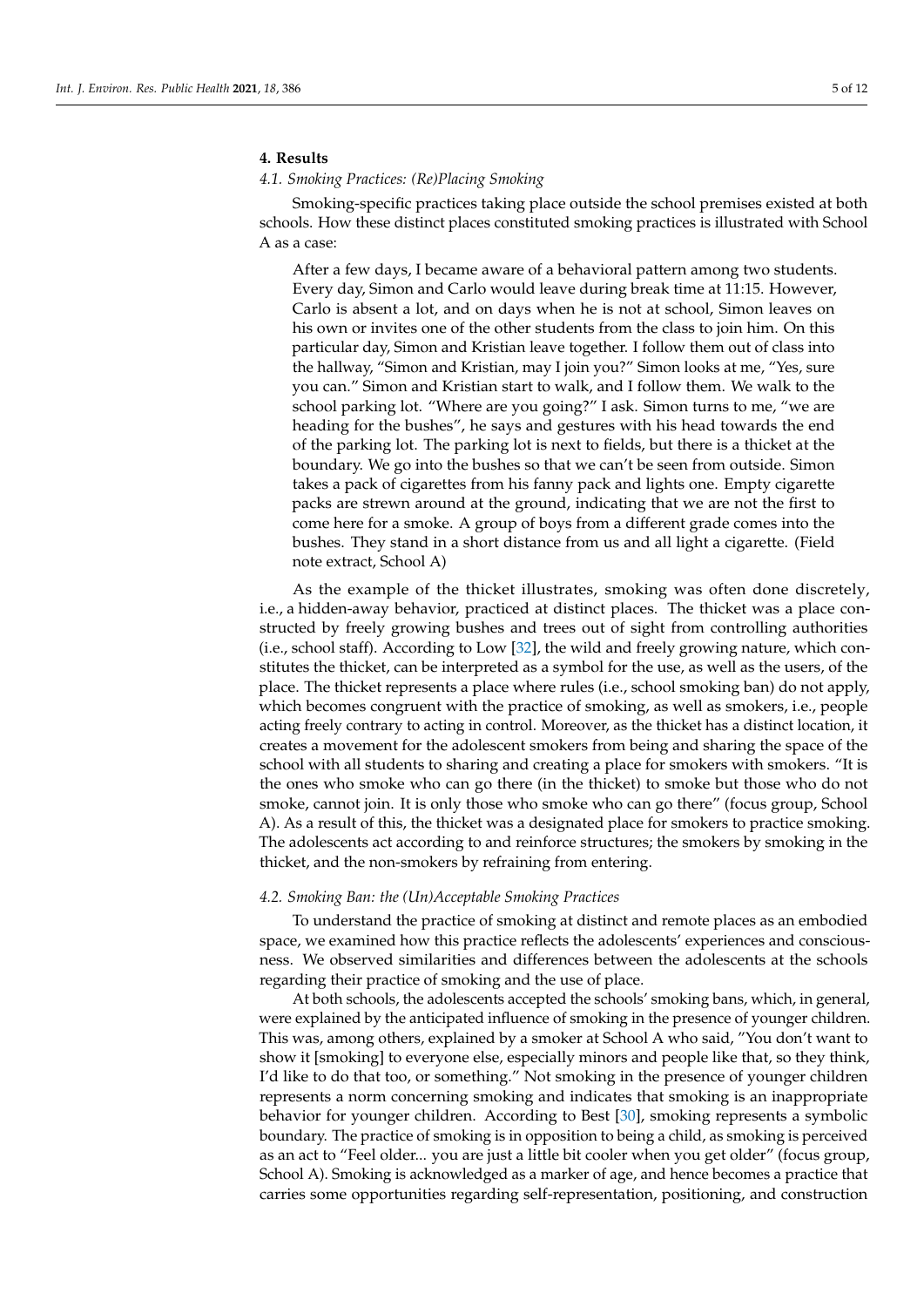of social identity [\[30\]](#page-10-15). Furthermore, when establishing smoking as a behavior delimited to being mature, the act of moving to the thicket represents matureness as opposed to childishness, and as mentioned, being free as opposed to being controlled. Consequently, smoking bans enable agency to be demonstrated by practicing smoking at distinct places, such as in the thicket. This further contributes to recreating the practice of smoking as a behavior for the older. Similarly, the adolescents at School B acknowledge the age-symbolic value of smoking. However, contrary to School A, this meaning of smoking was challenged:

Hellum: I've always felt that we were a young class. When we were in the third grade, for example, and looked up to the eighth graders, they just seemed so grown up–smoking and driving scooters. Now we're up here, and I still feel that we're young.

Sofie: Not immature but not mature. We're not like . . . We don't drink and all that.

Moderator: Immature?

Sofie: No, not that it's immature. But those that are older, for example, they finished school some years ago, but they were really forward. I mean, not that we're immature; we're mature because we're careful. (focus group, School B)

This illustrates the in-between position of adolescence, which seemingly is reinforced by the adolescents' understanding of the symbols attached to a specific behavior such as smoking and drinking. Moreover, not practicing these behaviors challenges their selfunderstanding of being young people [\[30\]](#page-10-15). As a result, smoking contracts another meaning, i.e., the symbol of refraining from smoking reflects matureness as opposed to smoking which reflects immaturity. The perception that smoking is immature was reflected in the anti-smoking norms at School B, where smoking was not a prominent and normal practice. This was further illustrated in the adolescents' understandings of and approach to the smoking ban at the school as follows:

Martin: No, not even the cleaning ladies respect it [the smoking rules].

Pelle: No, not at all.

Martin: They are standing right outside the multifield and smoke. They leave the school area, but they [go for a] smoke. (focus group, School B)

The above excerpt illustrates the existing norms, because even though the cleaning ladies seemingly complied with the formally stated rules, which was not to smoke at the school premises, they were still considered to not comply with the smoking rules. With this, the informal rules of not smoking in visible places (and in front of younger children) represented the smoking norms at School B. Contrarily, the adolescents at School B accepted that smokers could break the smoking ban (i.e., go to the thicket to smoke). This acceptance was further grounded in an understanding of how pervasive the addiction of smoking can be, "People that are addicted have to smoke because they're addicted, so I think it's good that they've set up a place where they can go and do it" (focus group, School A). The lack of the possibility for smokers to smoke during a school day is considered to have different consequences such as lack of concentration and the possibility of smokers smoking inside the school. This perspective of smoking further expresses sympathy for the smokers and contributes to a perception of smoking (despite a smoking ban) as an acceptable practice when practiced in distinct places. Furthermore, we argue, it reflects local smoking-specific norms, as smoking is a prominent practice that multiple adolescents at School A partake in.

#### *4.3. Places to Smoke: The (Anti)Social in Smoking*

As the smoking-specific places are remotely located at the schools, the practice of smoking required movement from the school setting to the thicket, which also means that the smokers physically move away from some students but gather with others. Thus, smoking at distinct places has social implications that have the effect of strengthening and hindering social ties: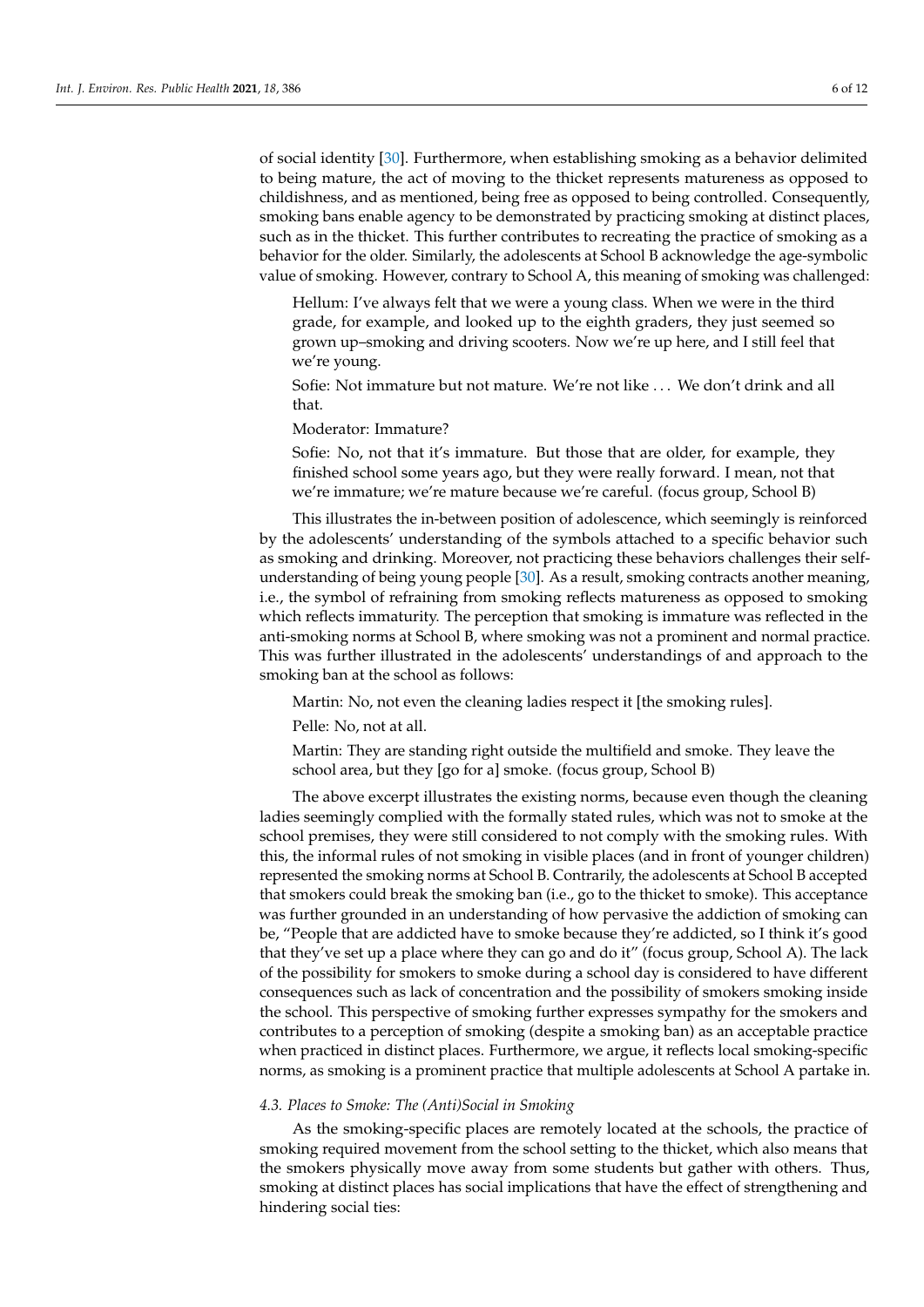Simon: We talk to the persons standing over there, and we don't usually talk to them.

Moderator: Yes?

Simon: That's how it is, sort of.

Marikka: That's how you make new friends. (focus group, School A)

The smoking-specific places had a collective dimension which contributed to socialize the smokers, and thus created specific groupings (i.e., smoking-based friendships), which had some implications for the interactions among peer groups. This group division is characterized by "those who smoke and those who don't smoke, so both feel a bit like outsiders" (focus group, School A). Smoking, hereby, represented what Best denoted to be a "symbolic boundary" and contributed to creating a distance between those who participated in smoking and those who did not [\[30\]](#page-10-15). This division is expressed by a non-smoking adolescent as, "when we've been places, there is a community around those who smoke. They often have something in common with each other that we [nonsmokers] can't be a part of" (focus group, School A). This smoking community not only exists in the context of the school where adolescents, due to structures (formal rules and norms), seek and establish smoking-specific places but transmits to other contexts. The social implications and symbolic boundaries of smoking (and the practice of smoking at distinct places) were further illustrated by Mads, a non-smoker. Mads felt left behind and experienced that the smokers practice smoking during class, as well as during informal breaks between classes.

It's kind of a shame that your friends just desert you. But I can also perfectly understand that if they're addicted to smoking now or something, then they should probably be allowed to do it ... but it's a little annoying that they don't just do it during breaks but in the middle of class. Sometimes we only have a 10-min break before the next lesson starts and then they just go outside and smoke. (focus group, School A)

This illustrates a friction between the understanding of smoking, on the one hand, as a pervasive addictive behavior (which needs to be practiced) and, on the other hand, as a practice that disrupts the social intercourse between smokers and non-smokers. This disruption, we argue, is a consequence of the distinct places smoking is practiced, and hence smoking adolescents' movements to these places. The distinct locations of the smoking-specific places and their exclusivity for smokers act as and reinforce symbolic boundaries between peer groups. The boundaries further create a conflict between smokers and non-smokers as the non-smokers feel excluded from the socialization taking part among those who smoke. However, commenting on smoking behavior contributes by exposing and alienating the smokers.

Simon: Yeah, but Mads says it every time, you know. Even if he . . . I've only been gone for two minutes, and he'll ask, 'have you just been out smoking?' That's a bit strange. Like, a bit . . .

Marikka: Yeah, he's like super annoying, so he always has to make some shitty comment.

Moderator: You think it's annoying that he comments on it?

Carlos: Yes.

Simon: Yes, also just because he talks, even when there are other classes, he talks loudly about it. And it's not because you don't want them to know, but that you actually couldn't care less. But then–why even . . . ? (focus group, School A)

The fact that the adolescents who smoke express a feeling of discomfort, when their smoking is exposed, indicates that smoking, regardless of being a normal and relatively accepted behavior, has some negative connotations which may challenge the smoker's self-representation. The replacement of smoking, for instance, the move to the thicket, may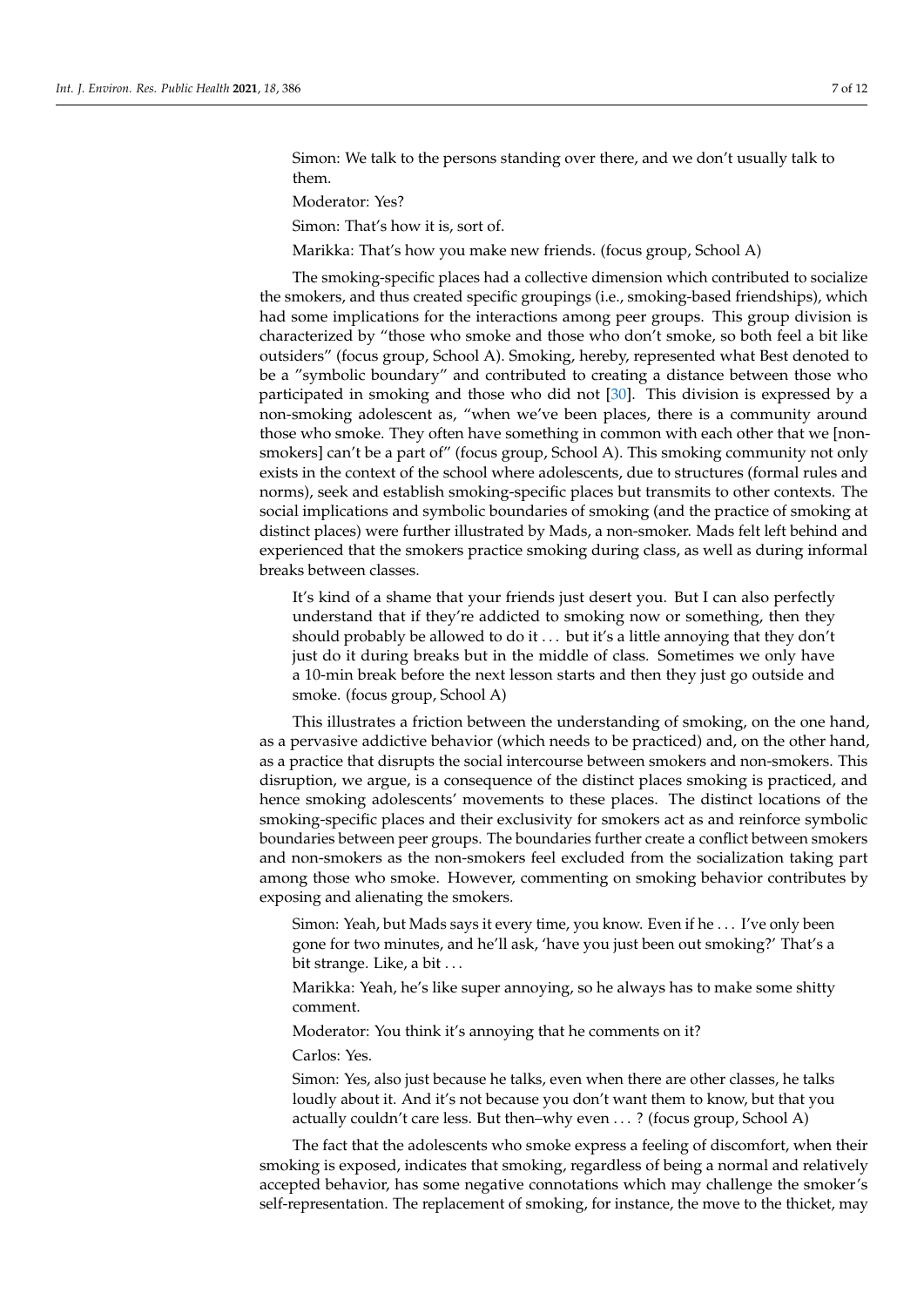function to hide their smoking practice but ends up exposing it. The negative connotation of smokers was illustrated by Ruben who was a non-smoke.

Ruben: It [smoking] might make a worse first impression. No, I don't know.

Moderator: Yes?

Ruben: it was just to say something. [Laughs]

Fie: Oh Rub [nickname of Ruben]!

Moderator: A bad first impression?

Ruben: Yeah, a little. It probably depends on whether they're nice when talking to them, then it goes away again quick . . . It's just that if there are a lot of people over here smoking, then you might not want to go over to them. Because, yeah, I don't know. (focus group, School A)

Despite the general acceptability of smoking at School A, some adolescents still express a perception of smokers as special types of people. This expresses norms and, moreover, results in stigmatizing smokers. The perceived social bond between smokers and the stereotypical view of smokers influence the interactions between non-smokers and smokers. Hereby, practicing smoking becomes a pervasive identity statement. Similarly, the adolescents at School B expressed a tendency to keep a distance from smokers because of their smoking status.

"I feel a bit like . . . Now I'm just using the ninth grade as an example. If you know that some of the ninth graders smoke, you get a kind of overall idea–a prejudice about what they're like and, 'that's probably not someone you want to talk to because they smoke'." (focus group, School B)

Smoking represents, as earlier described, a symbolic boundary. However, in the case of School B, the boundary is influenced by the pervasive anti-smoking norms and a certain perception of the kind of people smokers are.

# **5. Discussion**

In this paper, we aimed to explore adolescents' smoking-related practices in light of smoking bans at schools; particularly, we focused on place(s) to smoke. Our results highlight how an analytical focus on place contributes to an understanding of how the social meaning of smoking, as a place-based practice, is (re)created and further carries social implications. These findings are considered to be valuable, especially considering the focus on smoking prevention among adolescents and the increase in smoking regulation policies in adolescents' everyday settings.

Our results show that smoking adolescents feel discomfort when their smoking behavior is exposed, indicating that smoking is not well regarded. Thus, when smokers practice smoking at distinct places, it indicates that smoking has a negative connotation. Moreover, many smokers experienc stigmatization [\[44,](#page-11-1)[45\]](#page-11-2), among others, due to perceptions that smokers have a "devalued identity" [\[7\]](#page-9-6) (p. 313). Research has found that adolescents may feel pressured to find alternative places to smoke to demonstrate agency relative to discourses about smoking as an unhealthy behavior [\[46\]](#page-11-3). A review by Evans-Polce et al. reported that smokers avoided smoking in public spaces to avoid stigmatization and, further, that smokers who experience stigmatization based on their smoking practice were at risk of being socially isolated [\[45\]](#page-11-2). Furthermore, our results suggest that the interactions between smokers and non-smokers is influenced by how smokers are perceived, resulting in some non-smokers being reluctant to interact with smokers, due to their smoking status. This is in line with results from Moore, who found that the negative perception of smokers was ascribed to the entire identity of the person who smokes [\[47\]](#page-11-4). Being a smoker can result in loss of status as a consequence of smoking stigmatization [\[7,](#page-9-6)[39](#page-10-24)[,48\]](#page-11-5). The adolescents' smoking practice and the practice of smoking at distinct places might, therefore, be a way to avoid stigmatization. Ironically, smoking at a distinct place that is exclusive for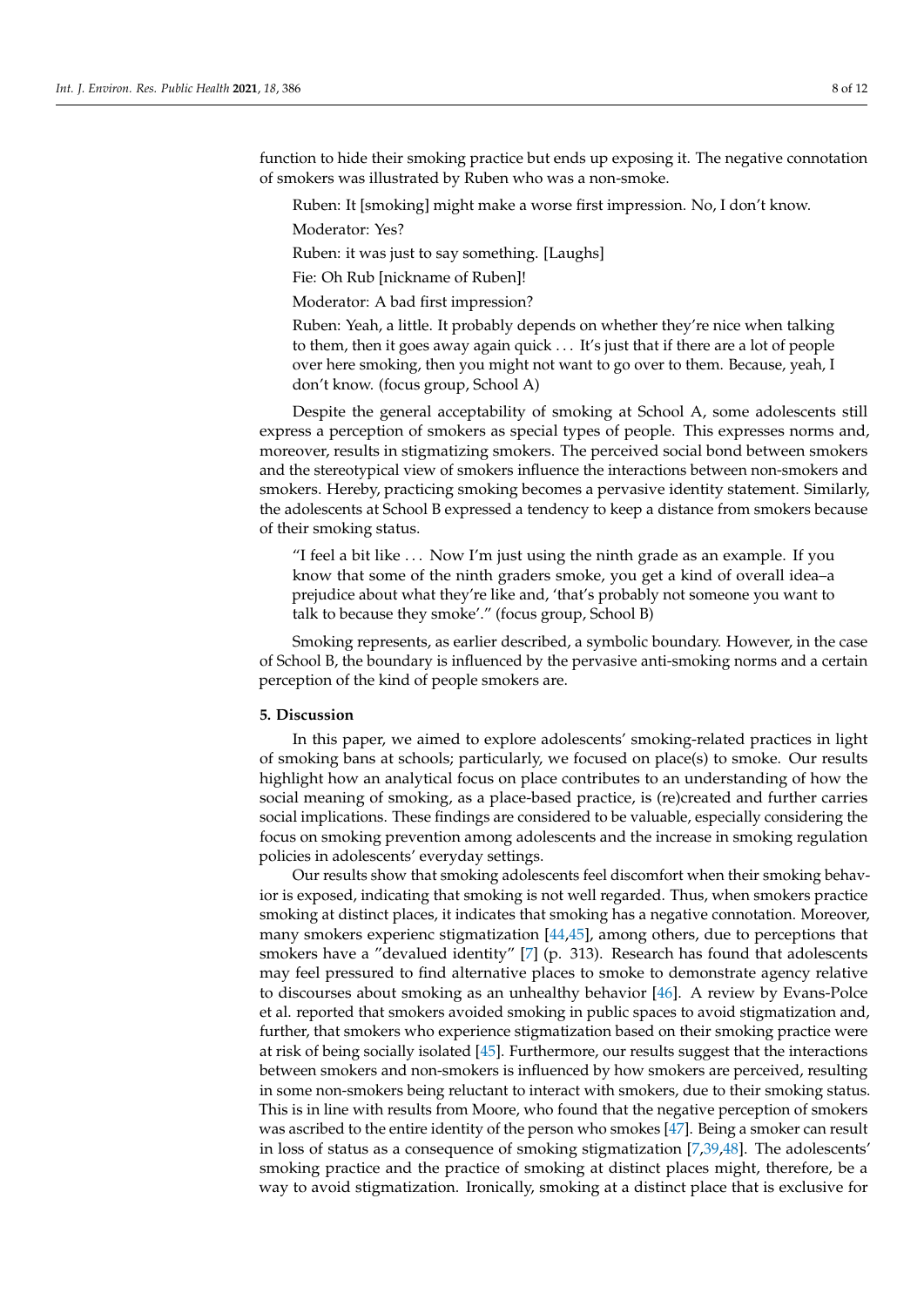smokers contributes by identifying who smokes and, consequently, cements a smoker's (and stigmatized) identity.

While some research addresses how smoking is experienced by different and combined social identities such as gender and race, (non)smoking as social identity is not addressed [\[49,](#page-11-6)[50\]](#page-11-7). In light of the emphasis of non-smokers on the smokers' status in this study, our findings underline the importance of this perspective. Thus, smokers can have other social identities with which they experience or have been experiencing disadvantages; smoking can become a behavior to oppress or reform current or former status. Hefler and Carter, for instance, found that for adolescents who had poor academic achievement, smoking had a social aim and was a way to take on another identity, and hence smoking could act as an escape from an already stigmatized identity [\[7\]](#page-9-6). In this sense, smokingspecific places, and thus smokers' limited access to the school ground, as well as smokers' experience of stigmatization, become an experience that intersects with other circumstances or identities.

As mentioned, our findings further underscore how the practice of smoking at distinct places can create pro-smoking communities, and, conversely, also disrupt the socialization, as the distinct places are exclusively for smokers. This is, among others, supported by Pokhrel et al., who found that young adults initiated using e-cigarettes to join the smokers at the smoking-specific places, but without smoking conventional cigarettes [\[51\]](#page-11-8). Although the smokers in our study expressed that the smoking-specific place(s) were places where new friendships arose, the smoking socialization had a downside. Because, as reported in a review by Schreuders et al., the distinct places of smoking can be counterproductive to school smoking bans, since it might contribute to a situation where some adolescents either initiate smoking or continue smoking to preserve a sense of belonging [\[18\]](#page-10-4). Being accepted by an immediate social group of smokers but simultaneously stigmatized by society can create fundamental internal conflicts [\[8\]](#page-9-7). Others have argued that the social and physical distance between smokers and non-smokers could contribute to non-smokers having less understanding of the lives and experiences of smokers [\[52](#page-11-9)[,53\]](#page-11-10). The smokers' stigmatizing experiences might arise from non-smokers' feelings of being excluded. We argue this is a consequence of smoking being practiced at distinct places, contributing to alienating smoking and smokers, and hence reinforcing existing stigmatizing perspectives on smokers. Moreover, the ethics and the effect of stigmatization in relation to health promotion has been widely discussed [\[48](#page-11-5)[,54–](#page-11-11)[57\]](#page-11-12). The fact that stigmatization countervails the health promotive initiative is especially a concern. For example, the feeling of stigma decreases the likelihood of successfully quitting smoking [\[58\]](#page-11-13), which is explained by self-esteem and self-efficacy loss, due to internalizing a smoker's (hence, stigmatized) identity [\[45\]](#page-11-2). Moreover, smoking stigma can possibly isolate smokers, withdrawing them from nonsmokers and, consequently, they only socialize with smokers, which could have the effect of reinforcing smoking practices [\[59\]](#page-11-14). The stigmatization experienced in the context of the school seems to reflect general attitudes toward smoking and smokers in the wider society.

This study has a few limitations. In general, a low percentage of adolescents smoke. This was also reflected in our sample. The number of adolescents at the two schools who practiced smoking was limited. Thus, the smoker perspective presented in the analysis draws from statements from only a few adolescents. Furthermore, the ethnographic study was undertaken at two secondary schools. The inclusion of more schools could have contributed to more contextual nuances and possibly more adolescents who smoke. Neither of the two schools enrolled in the X:IT intervention had a complete smoking ban during school time. Thus, conducting an analysis of how adolescents interact with a complete smoking ban during school time was not possible, even though this strategy has received political support, among others, in Denmark. Moreover, it is known that different factors such as ethnicity, gender, and socioeconomic status influence socialization [\[60\]](#page-11-15). However, the influence of other factors was beyond the scope of this study and the results should be interpreted with this in mind. Nevertheless, as previously mentioned, smoking is a behavior that intersects with characteristics, for example, socioeconomic position [\[35\]](#page-10-20).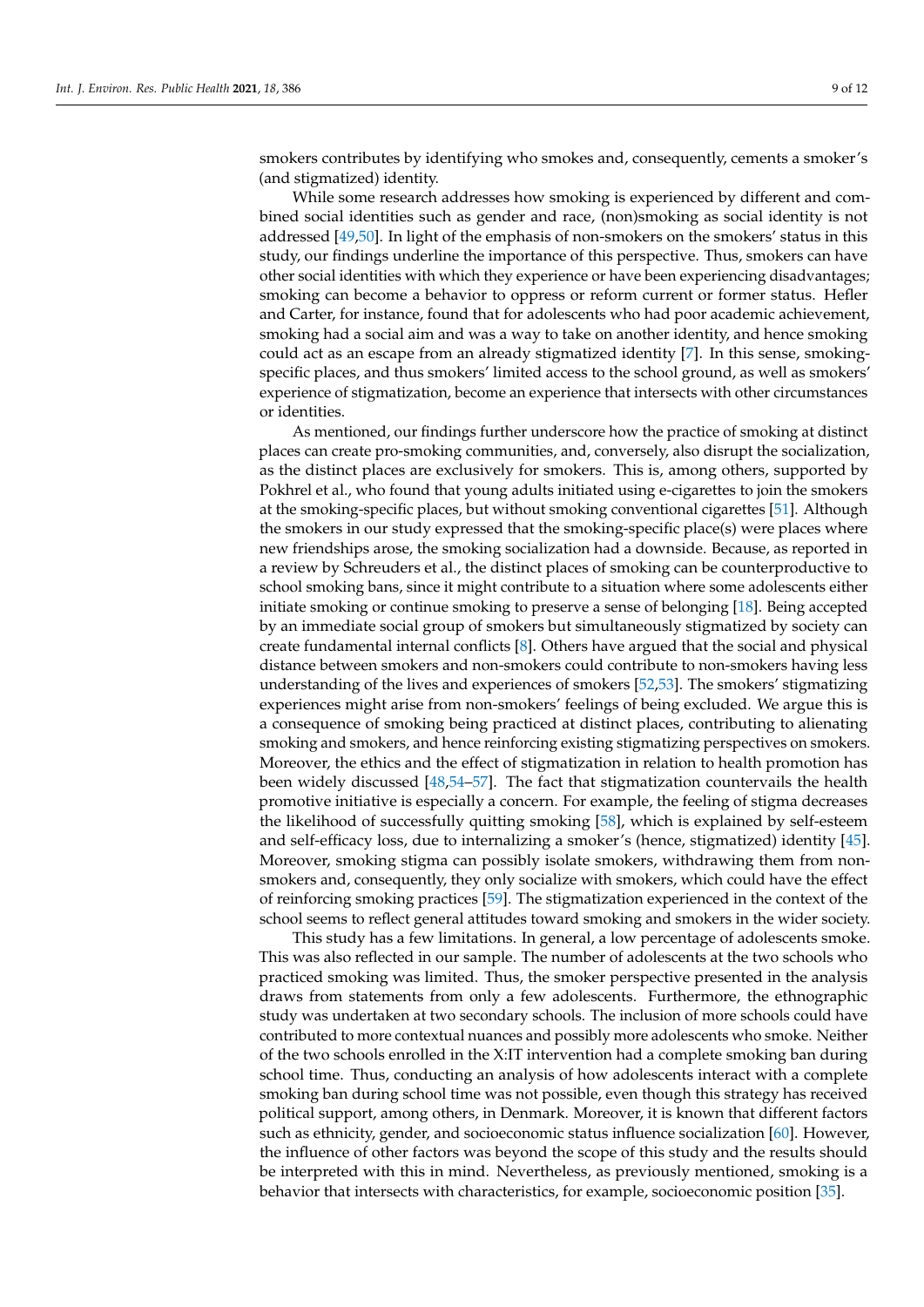# **6. Conclusions**

Overall, the results of the present paper imply that although some studies have shown that banning smoking from the school ground was effective in decreasing smoking, there could be some unintended side effects of such initiatives. These side effects are of an ethical character and, moreover, possibly countervail the effect of a smoking ban. This should be considered when establishing future smoking initiatives. On the basis of the results of the present paper and exciting research, we do not recommend establishing smokingspecific smoking places in school settings. Given the political attention and support to implement smoke-free school time, among others, recently in Denmark, we suggest that future research investigate the possible implications of such an initiative.

**Author Contributions:** Conceptualization, S.G., T.T.-T., L.S.B. and A.A.; methodology, S.G. validation, S.G., T.T.-T., L.S.B., D.D. and A.A.; formal analysis, S.G.; investigation, S.G.; data curation, S.G.; writing—original draft preparation, S.G.; writing—review and editing, D.D., L.S.B., A.A. and T.T.-T.; supervision, T.T.-T., A.A. and D.D.; project administration, S.G.; funding acquisition, L.S.B. and A.A. All authors have read and agreed to the published version of the manuscript.

**Funding:** This work was funded by the Danish Cancer Society (grant number R163-A10650) and the University of Southern Denmark.

**Institutional Review Board Statement:** The study was conducted according to the guidelines of the Declaration of Helsinki, and approved by the Institutional Review Board of Research and Innovation Organization at the University of Southern Denmark, (reference: 10.035. Date: 18.07.18)

**Informed Consent Statement:** Before conducting the fieldwork, parents, teachers, and students were informed about the presence of the researcher, and the parents were given the opportunity to withdraw their children from the study beforehand.

**Data Availability Statement:** The data are not publicly available due to [participant not providing consent to publicly share data].

**Conflicts of Interest:** The authors declare no conflict of interest.

# **References**

- <span id="page-9-0"></span>1. Azzopardi, P.S.; Hearps, S.J.C.; Francis, K.L.; Kennedy, E.C.; Mokdad, A.H.; Kassebaum, N.J.; Lim, S.; Irvine, C.M.S.; Vos, T.; Brown, A.D.; et al. Progress in adolescent health and wellbeing: Tracking 12 headline indicators for 195 countries and territories, 1990–2016. *Lancet* **2019**, *393*, 1101–1118. [\[CrossRef\]](http://doi.org/10.1016/S0140-6736(18)32427-9)
- <span id="page-9-1"></span>2. WHO. *WHO Report on the Global Tobacco Epidemic 2017: Monitoring Tobacco Use and Prevention Policies*; World Health Organization: Geneve, Switzerland, 2017.
- <span id="page-9-2"></span>3. Riggs, N.R.; Chou, C.-P.; Li, C.; Pentz, M.A. Adolescent to emerging adulthood smoking trajectories: When do smoking trajectories diverge, and do they predict early adulthood nicotine dependence? *Nicotine Tob. Res.* **2007**, *9*, 1147–1154. [\[CrossRef\]](http://doi.org/10.1080/14622200701648359) [\[PubMed\]](http://www.ncbi.nlm.nih.gov/pubmed/17978988)
- <span id="page-9-3"></span>4. Lantz, P.M. Smoking on the rise among young adults: Implications for research and policy. *Tob. Control.* **2003**, *12* (Suppl. S1), i60–i70. [\[CrossRef\]](http://doi.org/10.1136/tc.12.suppl_1.i60) [\[PubMed\]](http://www.ncbi.nlm.nih.gov/pubmed/12773786)
- <span id="page-9-4"></span>5. Fine, G.A. Adolescence as Cultural Toolkit: High School Debate and the Repertoires of Childhood and Adulthood. *Sociol. Q.* **2004**, *45*, 1–20. [\[CrossRef\]](http://doi.org/10.1111/j.1533-8525.2004.tb02395.x)
- <span id="page-9-5"></span>6. Plumridge, E.W.; Fitzgerald, L.; Abel, G.M. Performing coolness: Smoking refusal and adolescent identities. *Health Educ. Res.* **2002**, *17*, 167–179. [\[CrossRef\]](http://doi.org/10.1093/her/17.2.167) [\[PubMed\]](http://www.ncbi.nlm.nih.gov/pubmed/12036233)
- <span id="page-9-6"></span>7. Hefler, M.; Carter, S.M. Smoking to fit a stigmatised identity? A qualitative study of marginalised young people in Australia. *Health Interdiscip. J. Soc. Study Health Illn. Med.* **2017**, *23*, 306–324. [\[CrossRef\]](http://doi.org/10.1177/1363459317745690)
- <span id="page-9-7"></span>8. Tombor, I.; Shahab, L.; Herbec, A.; Neale, J.; Michie, S.; West, R. Smoker identity and its potential role in young adults' smoking behavior: A meta-ethnography. *Health Psychol.* **2015**, *34*, 992–1003. [\[CrossRef\]](http://doi.org/10.1037/hea0000191)
- <span id="page-9-8"></span>9. Thomas, R.E.; McLellan, J.; Perera, R. School-based programmes for preventing smoking. *Cochrane Database Syst. Rev.* **2013**, *2013*, CD001293. [\[CrossRef\]](http://doi.org/10.1002/14651858.cd001293.pub3)
- 10. Fa-Binefa, M.; Clará, A.; Pérez-Fernández, S.; Grau, M.; Dégano, I.R.; Marti-Lluch, R.; Ramos, R.; Marrugat, J.; Elosua, R. Early smoking-onset age and risk of cardiovascular disease and mortality. *Prev. Med.* **2019**, *124*, 17–22. [\[CrossRef\]](http://doi.org/10.1016/j.ypmed.2019.04.022)
- <span id="page-9-9"></span>11. Sawyer, S.M.; Afifi, R.; Bearinger, L.H.; Blakemore, S.-J.; Dick, B.; Ezeh, A.C.; Patton, G.C. Adolescence: A foundation for future health. *Lancet* **2012**, *379*, 1630–1640. [\[CrossRef\]](http://doi.org/10.1016/S0140-6736(12)60072-5)
- <span id="page-9-10"></span>12. Rasmussen, M.; Kierkegaard, L.; Rosenwein, S.V.; Holstein, B.; Damsgaard, M.T.; Due, P. *Skolebørnsundersøgelsen 2018*; Statens Institut for Folkesundhed; SDU: Copenhagen, Denmark, 2019.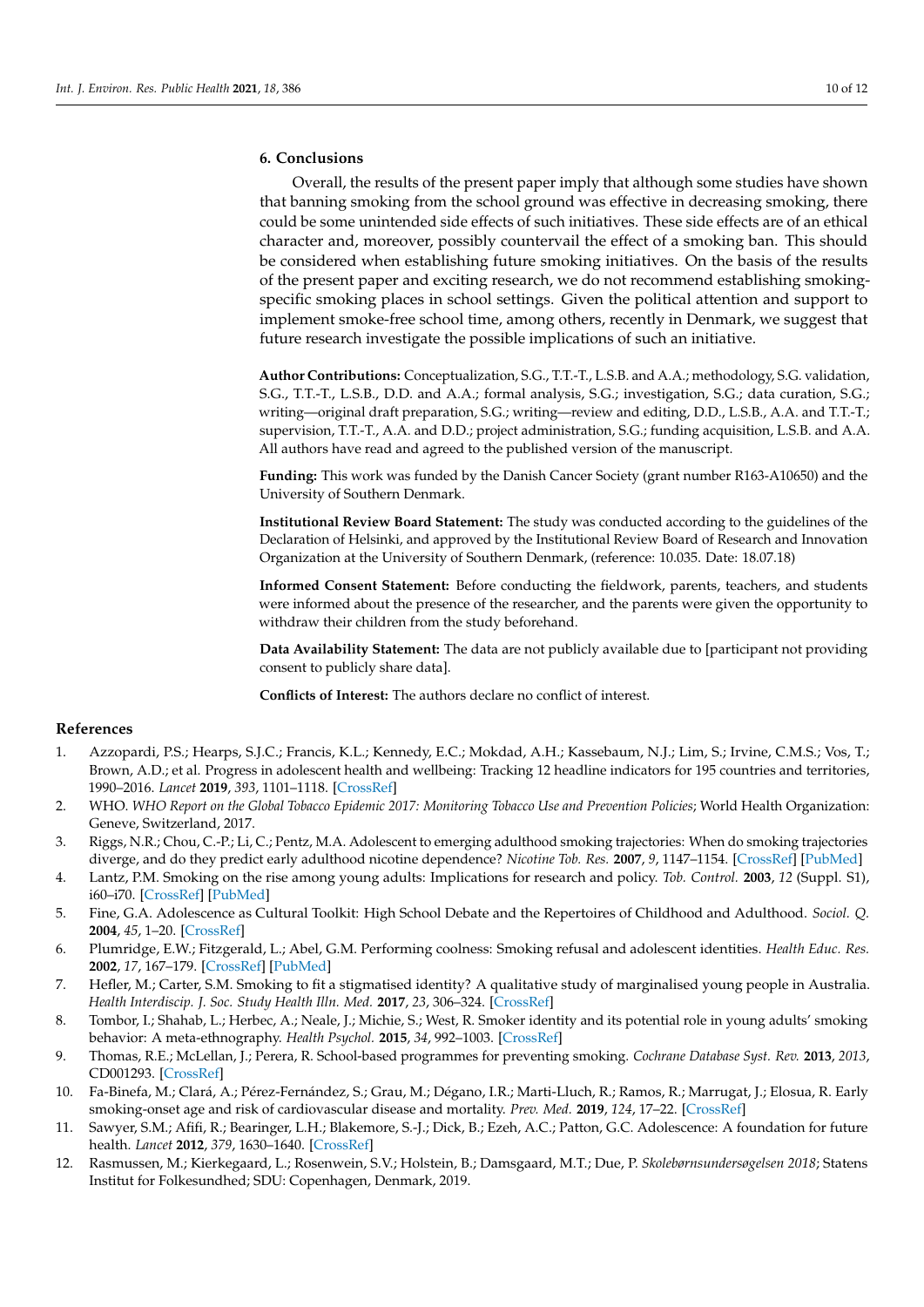- <span id="page-10-0"></span>13. Vestbo, J.; Pisinger, C.; Bast, L.S.; Gyrd-Hansen, D. *Forebyggelse af Rygning Blandt Børn og unge. Hvad Virker? [Prevention of Smoking among Children and Adolescents. What Works?]*; Vidensråd for Forebyggelse: København, Denmark, 2018; 124p.
- <span id="page-10-1"></span>14. WHO. *World Health Organization Framework Convention on Tobacco Control*; WHO: Geneve, Switzerland, 2003.
- <span id="page-10-2"></span>15. Galanti, M.R.; Coppo, A.; Jonsson, E.; Bremberg, S.; Faggiano, F. Anti-tobacco policy in schools: Upcoming preventive strategy or prevention myth? A review of 31 studies. *Tob. Control.* **2013**, *23*, 295–301. [\[CrossRef\]](http://doi.org/10.1136/tobaccocontrol-2012-050846)
- 16. Carson, K.V.; Brinn, M.P.; Labiszewski, N.A.; Esterman, A.J.; Chang, A.B.; Smith, B.J. Community interventions for preventing smoking in young people. *Cochrane Database Syst. Rev.* **2011**, *7*, Cd001291. [\[CrossRef\]](http://doi.org/10.1002/14651858.CD001291.pub2) [\[PubMed\]](http://www.ncbi.nlm.nih.gov/pubmed/21735383)
- <span id="page-10-3"></span>17. Coppo, A.; Galanti, M.R.; Giordano, L.; Buscemi, D.; Bremberg, S.; Faggiano, F. School policies for preventing smoking among young people. *Cochrane Database Syst. Rev.* **2014**, *2014*, CD009990. [\[CrossRef\]](http://doi.org/10.1002/14651858.CD009990.pub2) [\[PubMed\]](http://www.ncbi.nlm.nih.gov/pubmed/25342250)
- <span id="page-10-4"></span>18. Schreuders, M.; Nuyts, P.A.; van den Putte, B.; Kunst, A.E. Understanding the impact of school tobacco policies on adolescent smoking behaviour: A realist review. *Soc. Sci. Med.* **2017**, *183*, 19–27. [\[CrossRef\]](http://doi.org/10.1016/j.socscimed.2017.04.031) [\[PubMed\]](http://www.ncbi.nlm.nih.gov/pubmed/28458071)
- <span id="page-10-5"></span>19. Kuipers, M.A.G.; De Korte, R.; Soto, V.E.; Richter, M.; Moor, I.; Rimpelä, A.H.; Perelman, J.; Federico, B.; Kunst, A.E.; Lorant, V. School smoking policies and educational inequalities in smoking behaviour of adolescents aged 14–17 years in Europe. *J. Epidemiol. Community Health* **2015**, *70*, 132–139. [\[CrossRef\]](http://doi.org/10.1136/jech-2015-205831)
- <span id="page-10-6"></span>20. Moore, L.; Roberts, C.; Tudor-Smith, C. School smoking policies and smoking prevalence among adolescents: Multilevel analysis of cross-sectional data from Wales. *Tob. Control* **2001**, *10*, 117–123. [\[CrossRef\]](http://doi.org/10.1136/tc.10.2.117)
- 21. Wakefield, M.; Chaloupka, F.J.; Kaufman, N.J.; Orleans, C.T.; Barker, D.C.; Ruel, E. Effect of restrictions on smoking at home, at school, and in public places on teenage smoking: Cross sectional study. *BMJ* **2000**, *321*, 333–337. [\[CrossRef\]](http://doi.org/10.1136/bmj.321.7257.333)
- <span id="page-10-7"></span>22. Watts, A.W.; Lovato, C.Y.; Card, A.; Manske, S.R. Do students' perceptions of school smoking policies influence where students smoke? Canada's Youth Smoking Survey. *Cancer Causes Control* **2010**, *21*, 2085–2092. [\[CrossRef\]](http://doi.org/10.1007/s10552-010-9627-1)
- <span id="page-10-8"></span>23. Turner, K.M.; Gordon, J. Butt in, butt out: Pupils' views on the extent to which staff could and should enforce smoking restrictions. *Health Educ Res.* **2004**, *19*, 40–50. [\[CrossRef\]](http://doi.org/10.1093/her/cyg005)
- <span id="page-10-9"></span>24. Croghan, E.; Aveyard, P.; Griffin, C.; Cheng, K.K. The importance of social sources of cigarettes to school students. *Tob. Control.* **2003**, *12*, 67–73. [\[CrossRef\]](http://doi.org/10.1136/tc.12.1.67)
- <span id="page-10-10"></span>25. Schreuders, M.; Klompmaker, L.; Putte, B.V.D.; Kunst, A.E. Adolescent Smoking in Secondary Schools that Have Implemented Smoke-Free Policies: In-Depth Exploration of Shared Smoking Patterns. *Int. J. Environ. Res. Public Health* **2019**, *16*, 2100. [\[CrossRef\]](http://doi.org/10.3390/ijerph16122100) [\[PubMed\]](http://www.ncbi.nlm.nih.gov/pubmed/31200563)
- <span id="page-10-11"></span>26. Baillie, L.; Lovato, C.; Taylor, E.; Rutherford, M.B.; Smith, M. The pit and the pendulum: The impact on teen smokers of including a designated smoking area in school tobacco control policy. *Health Educ. Res.* **2007**, *23*, 1008–1015. [\[CrossRef\]](http://doi.org/10.1093/her/cym003) [\[PubMed\]](http://www.ncbi.nlm.nih.gov/pubmed/18640969)
- <span id="page-10-12"></span>27. Pound, P.; Campbell, R. Locating and applying sociological theories of risk-taking to develop public health interventions for adolescents. *Health Sociol. Rev.* **2015**, *24*, 64–80. [\[CrossRef\]](http://doi.org/10.1080/14461242.2015.1008537) [\[PubMed\]](http://www.ncbi.nlm.nih.gov/pubmed/25999784)
- <span id="page-10-13"></span>28. Blue, S.; Shove, E.; Carmona, C.; Kelly, M.P. Theories of practice and public health: Understanding (un)healthy practices. *Crit. Public Health* **2016**, *26*, 36–50. [\[CrossRef\]](http://doi.org/10.1080/09581596.2014.980396)
- <span id="page-10-14"></span>29. Poland, B.; Frohlich, K.; Haines, R.J.; Mykhalovskiy, E.; Rock, M.; Sparks, R. The social context of smoking: The next frontier in tobacco control? *Tob. Control.* **2006**, *15*, 59–63. [\[CrossRef\]](http://doi.org/10.1136/tc.2004.009886)
- <span id="page-10-15"></span>30. Best, A.L. Youth Identity Formation: Contemporary Identity Work. *Sociol. Compass* **2011**, *5*, 908–922. [\[CrossRef\]](http://doi.org/10.1111/j.1751-9020.2011.00411.x)
- <span id="page-10-16"></span>31. Frohlich, K.L.; Corin, E.; Potvin, L. A theoretical proposal for the relationship between context and disease. *Sociol. Health Illn.* **2001**, *23*, 776–797. [\[CrossRef\]](http://doi.org/10.1111/1467-9566.00275)
- <span id="page-10-17"></span>32. Low, S.M. Towards an anthropological theory of space and place. *Semiotica* **2009**, *2009*, 21–37. [\[CrossRef\]](http://doi.org/10.1515/semi.2009.041)
- <span id="page-10-18"></span>33. Greiner, C.; Sakdapolrak, P. Translocality: Concepts, Applications and Emerging Research Perspectives. *Geogr. Compass* **2013**, *7*, 373–384. [\[CrossRef\]](http://doi.org/10.1111/gec3.12048)
- <span id="page-10-19"></span>34. Bast, L.S.; Due, P.; Lauemøller, S.G.; Kjær, N.T.; Christiansen, T.; Andersen, A. Study protocol of the X:IT II—A school-based smoking preventive intervention. *BMC Public Health* **2019**, *19*, 497. [\[CrossRef\]](http://doi.org/10.1186/s12889-019-6805-2)
- <span id="page-10-20"></span>35. Cavelaars, A.E.J.M.; Kunst, A.E.; Geurts, J.J.M.; Crialesi, R.; Grötvedt, L.; Helmert, U.; Lahelma, E.; Lundberg, O.; Matheson, J.; Mielck, A.; et al. Educational differences in smoking: International comparison. *BMJ* **2000**, *320*, 1102–1107. [\[CrossRef\]](http://doi.org/10.1136/bmj.320.7242.1102)
- <span id="page-10-21"></span>36. Smoke-Free Environments. Act No. 512. 2012. Available online: [https://www.tobaccocontrollaws.org/files/live/Denmark/](https://www.tobaccocontrollaws.org/files/live/Denmark/Denmark%20-%20Act%20No.%20512.pdf) [Denmark%20-%20Act%20No.%20512.pdf](https://www.tobaccocontrollaws.org/files/live/Denmark/Denmark%20-%20Act%20No.%20512.pdf) (accessed on 30 December 2020).
- <span id="page-10-22"></span>37. Tjørnhøj-Thomsen, T.; Whyte, S.R. *Fieldwork and Participant Observation, in Research Methods in Public Health*; Vallgårda, S., Koch, L., Eds.; Gyldendal Akademisk: København, Denmark, 2008; pp. 91–120.
- <span id="page-10-23"></span>38. Heary, C.M. The Use of Focus Group Interviews in Pediatric Health Care Research. *J. Pediatr. Psychol.* **2002**, *27*, 47–57. [\[CrossRef\]](http://doi.org/10.1093/jpepsy/27.1.47) [\[PubMed\]](http://www.ncbi.nlm.nih.gov/pubmed/11726679)
- <span id="page-10-24"></span>39. Ritchie, D.; Amos, A.; Martin, C. "But it just has that sort of feel about it, a leper"—Stigma, smoke-free legislation and public health. *Nicotine Tob. Res.* **2010**, *12*, 622–629. [\[CrossRef\]](http://doi.org/10.1093/ntr/ntq058) [\[PubMed\]](http://www.ncbi.nlm.nih.gov/pubmed/20453042)
- <span id="page-10-25"></span>40. Wilkinson, S. Focus groups in health research: Exploring the meanings of health and illness. *J. Health Psychol.* **1998**, *3*, 329–348. [\[CrossRef\]](http://doi.org/10.1177/135910539800300304) [\[PubMed\]](http://www.ncbi.nlm.nih.gov/pubmed/22021395)
- <span id="page-10-26"></span>41. Tavory, I.; Timmermans, S. Toward Abductive Analysis. In *Abductive Analysis: Theorizing Qualitative Research*; The University of Chicago Press: Chicago, IL, USA, 2014; pp. 1–8.
- <span id="page-10-27"></span>42. Cornish, F.; Gillespie, A.; Zittoun, T.; Flick, U. Collaborative Analysis of Qualitative Data. In *The SAGE Handbook of Qualitative Data Analysis*; SAGE Publications Ltd.: London, UK, 2014; pp. 79–93.